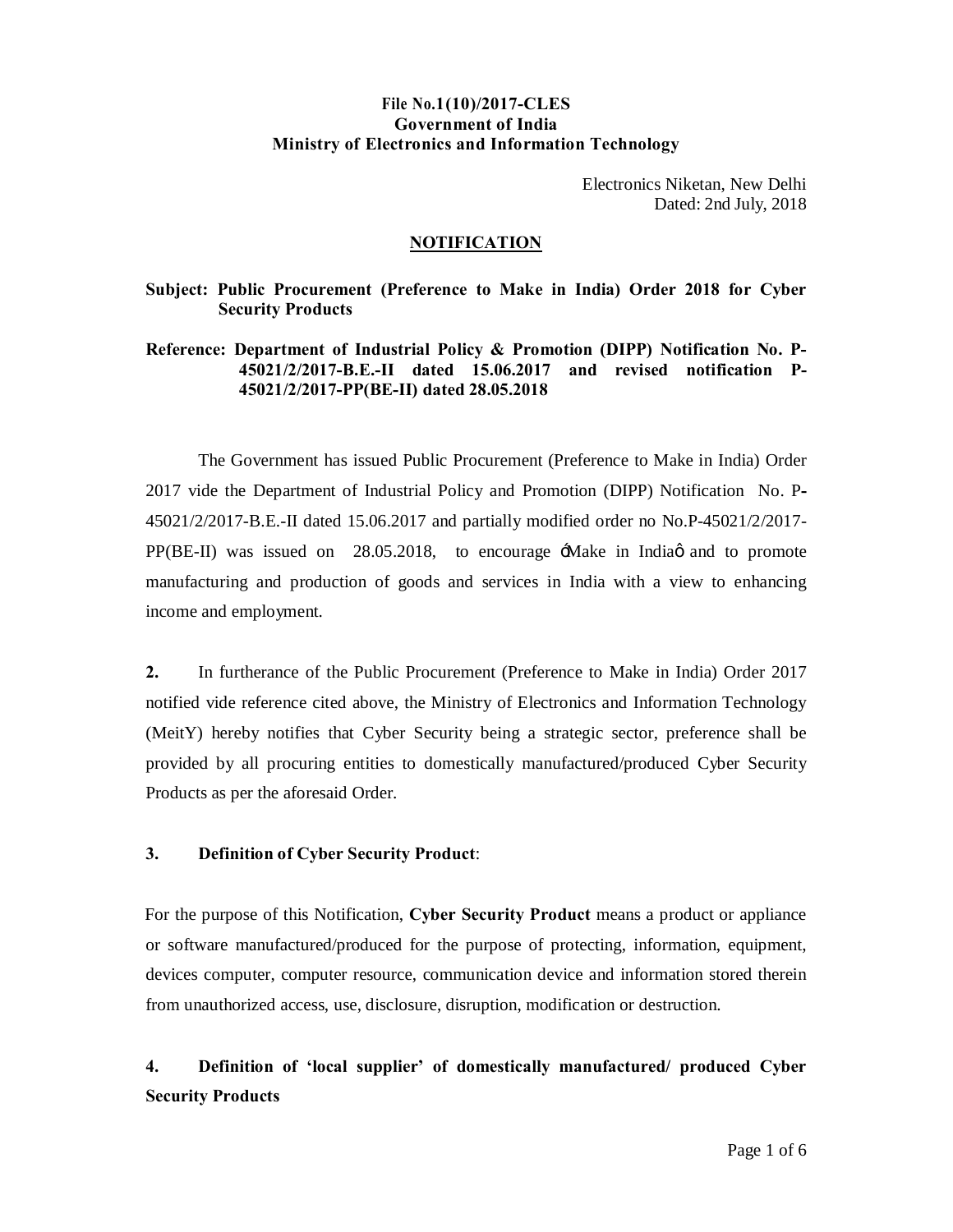**4.1** For the purpose of this Notification, the **'local supplier'** is defined as follows:

(A) A company incorporated and registered in India as governed by the applicable Act (Companies Act, LLP Act, Partnership Act etc.) or startup that meet the definition as prescribed by DIPP, Ministry of Commerce and Industry Government of India under the notification G.S.R. 364 (E) dated  $11<sup>th</sup>$  April 2018 and recognized under Startup India initiative of DIPP.

#### **AND**

(B) Revenue from the product(s) in the India and revenue from Intellectual Property (IP) licensing should accrue to the aforesaid company/Startup in India. The entity claiming benefits under the Public Procurement Order 2017 in addition to being an Indian registered/ incorporated entity, and supplying products should satisfy the conditions of IP ownership as under:

(B)(i) Domestically manufactured/produced Cyber Security product means a product, whose intellectual property is owned by the Indian Company/Startup (as defined above) such that it has rights to:

- (a) Use and commercialize without third party consents; and
- (b) Distribute; and
- (c) Modify

#### **AND**

The Indian Company/Startup should demonstrate ownership of intellectual property associated with the product, in addition to trademarks applicable, if any.

(B)(ii) Even in case of open source products, all the three IP ownership rights as outlined in paragraph B(i) above should rest with the Indian entity.

(B)(iii) IP ownership rights would need to be substantiated by adequate proof, such as (a) adequate documentation evidencing ownership (evidenced by supporting proof such as documentation related to development but not limited to IP assignments, shrink wraps,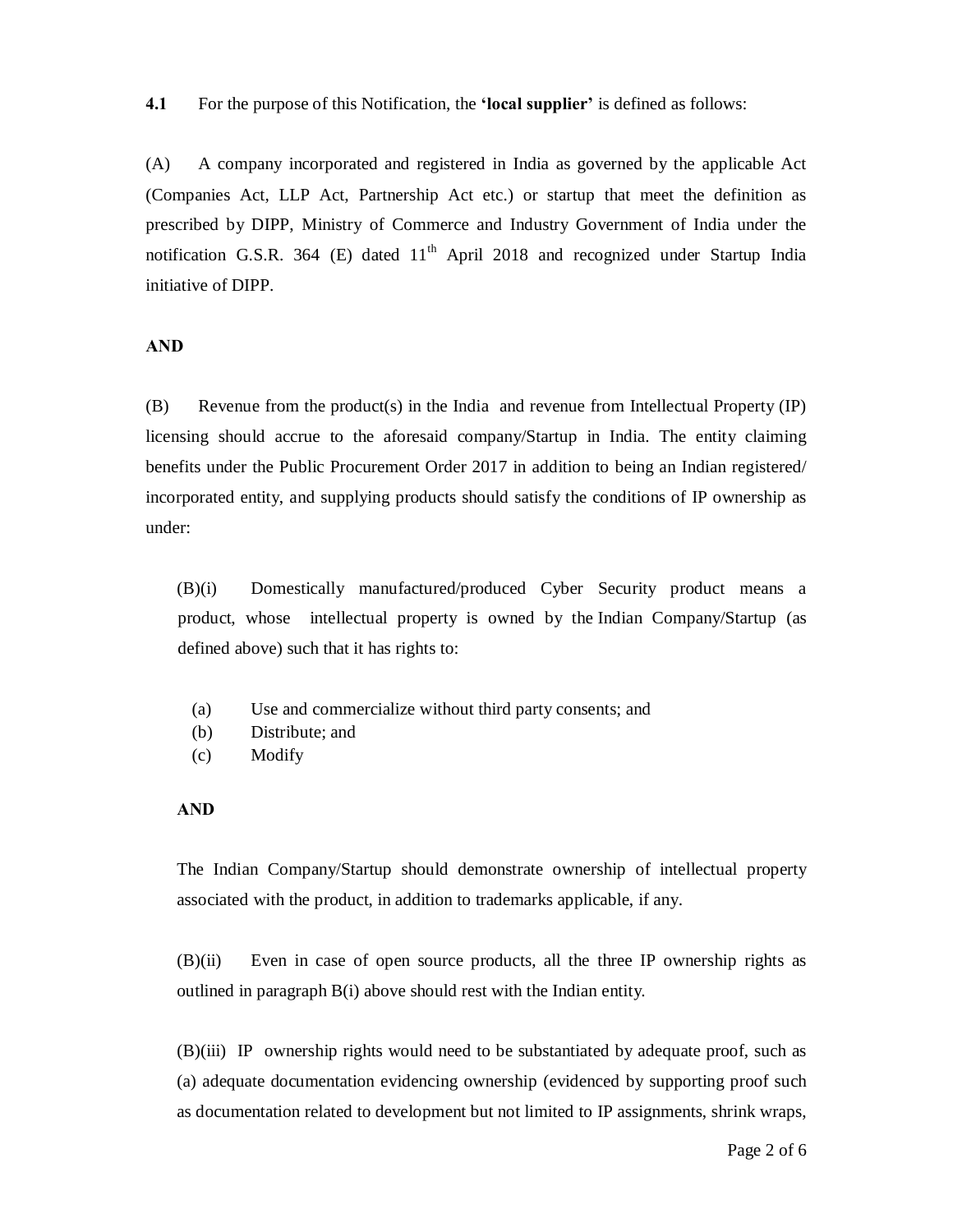license agreements, click wraps); **OR** (b) IP registrations. It may be noted that IP registrations is not a compulsory criteria as it is not necessary to register to exercise copyright in India.

#### **4.2 Exclusion**:

(a) Resellers, Dealers, Distributors, implementation/ support services agencies of products, who may have limited rights to IP to enable transfer of rights to use, distribute and modify.

(b) Digital content is not considered a product e.g. videos, e-books, etc.

Definition of domestically manufactured/produced Cyber Security product and Indian Company should be applied in conjunction with conditions 4.1 (A) and 4.2 (B) outlined above and read along with the aforesaid exclusion criteria, to suppliers of products to identify Indian Product Company/Startup.

## **5. Product List**

A committee headed by Additional Secretary MeitY and comprising of Group Coordinator (R & D in Electronics) MeitY, DG CERT-In, DG STQC, CEO DSCI, Additional Chief Secretary to Government of Karnataka Department of Personnel and Administrative Reforms (e-Governance), representative of Ministry of Defence and Group Coordinator (Cyber Security) MeitY as convener will be constituted to define and review framework for the evaluation of the products and will be empowered to approve the products to be included in the list of products eligible for benefit under this notification. The committee may co-opt domain specific official members for evaluation. The committee, inter-alia, is to assess capacity and capability and recommend following :

- i. The product is secure to use and its performance.
- ii. Adequate support infrastructure is available in country.
- iii. Meeting international standards/best practices wherever available.
- iv. The committee while making recommendations bear in mind the need to promote development of indigenous `Make in India $\alpha$  capabilities in cyber security sector.
- v. Products with multiple sub-components can be covered under this notification. Total licensing/Royalty fee going out in any such product should not exceed 50% of the total cost of the product.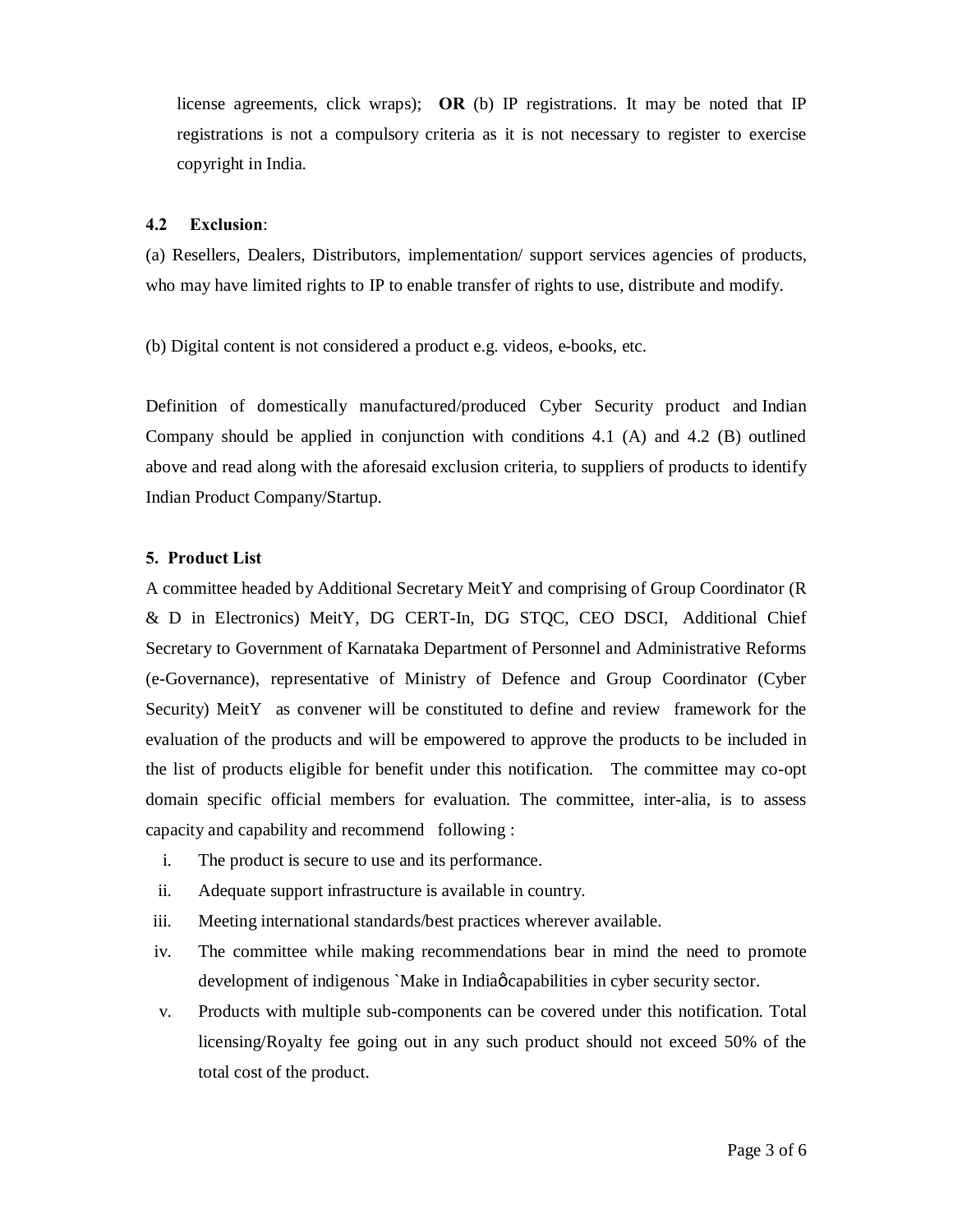# **6. Verification of 'local supplier' of domestically manufactured/ produced Cyber Security Products**

a. The local supplier at the time of tender, bidding or solicitation shall provide selfcertification that the item offered meets the definition of  $\exists$ ocal supplier  $\phi$  of domestically manufactured/produced Cyber Security Products, as per Para 4 above.

b. In cases of procurement for a value in excess of Rs. 10 crores, the local supplier shall provide a certificate from the statutory auditor or cost auditor of the company (in the case of companies) that the item offered meets the definition of  $\exists$ ocal supplier  $\emptyset$  of domestically manufactured/ produced Cyber Security Products, as per Para 4 above.

c. In case a complaint is received by the procuring agency or the concerned Ministry/ Department against the claim of a bidder regarding supply of domestically manufactured/ produced Cyber Security Product, the same shall be referred to STQC, an attached office of MeitY.

d. Any complaint referred to STQC shall be disposed off within 4 weeks. The bidder shall be required to furnish the necessary documentation in support of the domestically manufactured/ produced Cyber Security product to STQC. If no information is furnished by the bidder, STQC may take further necessary action, to establish the bonafides of the claim.

e. In order to avoid frivolous complaint designed to overreach the preference given to local supplier, it is proposed to strengthen and make accountable the entire complaint process. Accordingly, a complaint fee of Rs.2 Lakh or 1% of the value of the domestically manufactured/produced Cyber Security Product being procured (subject to a maximum of Rs. 5 Lakh), whichever is higher, shall be paid by Demand Draft to be deposited with STQC. In case, the complaint is found to be incorrect, the complaint fee shall be forfeited. In case, the complaint is upheld and found to be substantially correct, deposited fee of the complainant would be refunded without any interest.

f. False declarations will be in breach of the Code of Integrity under Rule  $175(1)(i)$ (h) of the General Financial Rules for which a bidder or its successors can be debarred for up to two years as per Rule 151 (iii) of the General Financial Rules along with such other actions as may be permissible under law.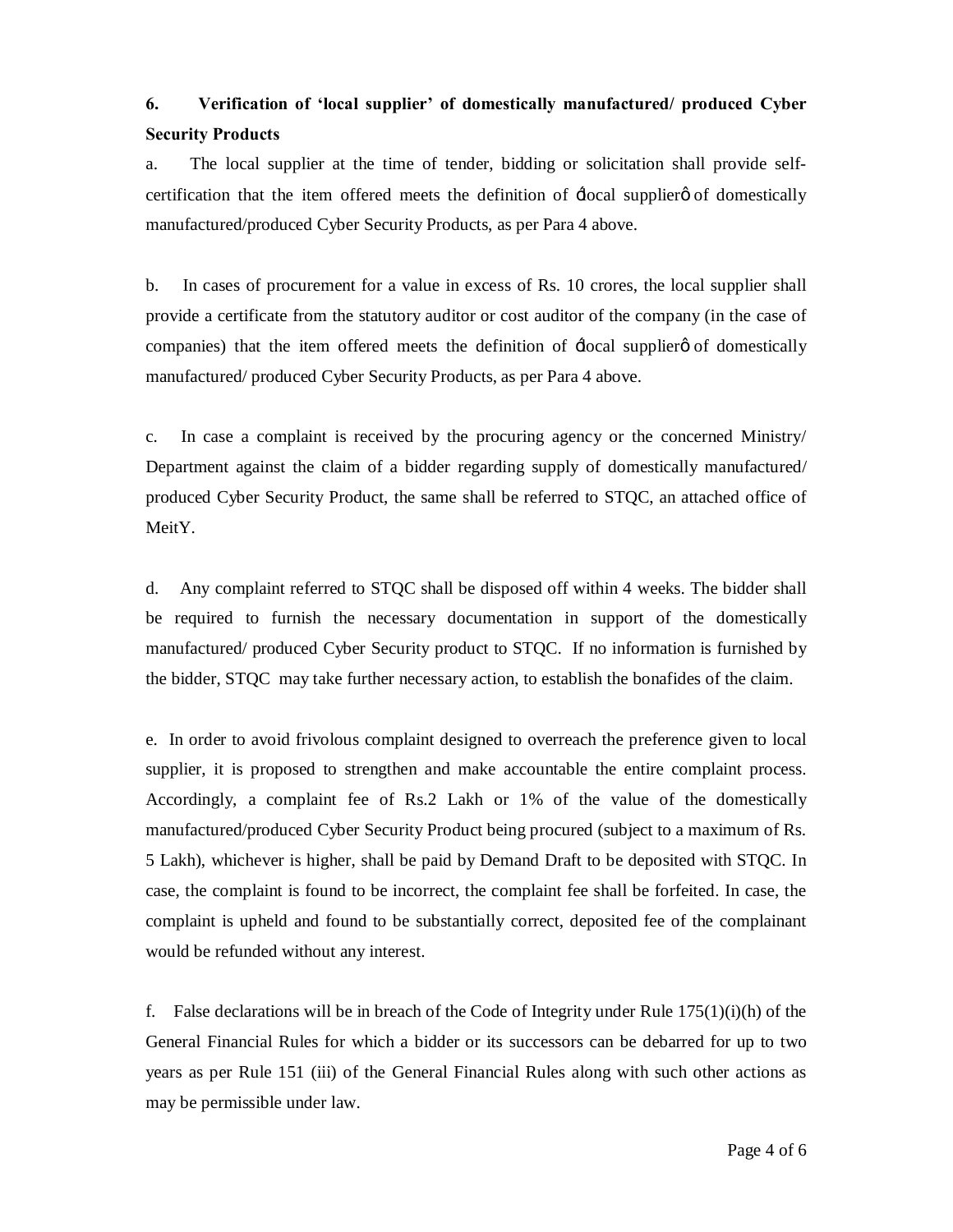7. For reasons to be recorded in writing, a procuring entity may choose to procure a higher percentage of domestically manufactured electronic products than specified in the Public Procurement (Preference to Make in India), Order 2017. This would enable the procuring entities to meet their special requirements or wherever a special policy provision exists/decision is taken by the Government to meet the demand from domestic manufacturers.

8. The Notification comes into effect immediately and shall remain valid till the revised Notification is issued.

9. The Cyber Security Products notification shall also be applicable to the domestically manufactured/produced Cyber Security products covered in turnkey/system integration projects. In such cases the preference to domestically manufactured/produced Cyber Security products would be applicable only for the value of Cyber Security product forming part of the turnkey/ system-integration projects and not on the value of whole project.

10. MeitY shall be the nodal Ministry to monitor the implementation of the Cyber Security Products Notification.

11. In case of a question whether an item being procured is a Cyber Security Product to be covered under the Public Procurement (Preference to Make in India) Order 2018 for Cyber Security Products, the matter would be referred to the Ministry of Electronics and Information Technology for clarification.

yalustris.

(Rakesh Maheshwari) Senior Director & Group Co-ordinator (Cyber Laws & E-Security) Tel.: 011-24361814

# New Delhi, Dated 02.07.2018

Copy to:

- 1. All Ministries/Departments of Government of India
- 2. Cabinet Secretariat
- 3. PMO
- 4. NITI Aayog

Page 5 of 6